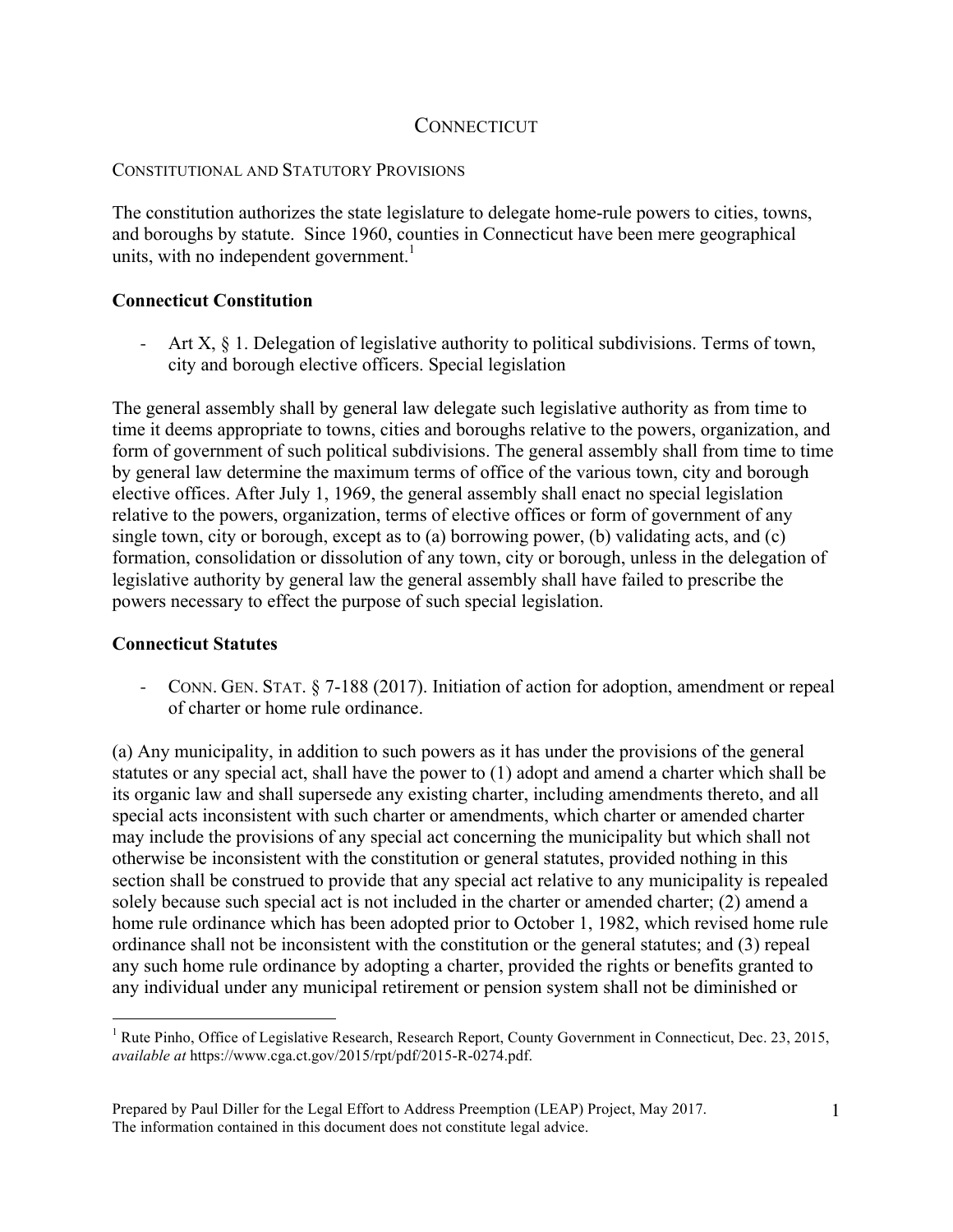### eliminated \* \* \*

- *Id.* § 7-191a. Adoption of home rule ordinance.

Any home rule ordinance in effect on Oct. 1, 1982, shall be part of the organic law of the municipality and the special act superseded thereby and any other special act relating to the government of such municipality inconsistent therewith are repealed.

*Id.* § 7-192a. New tax not authorized by general statutes prohibited. Provisions affecting elections and electors not to be adopted.

No provision of this chapter shall be deemed to empower any municipality to levy or collect any tax not authorized by the general statutes or to adopt a charter, charter amendments or home rule ordinance amendments which shall affect matters concerning qualification and admission of electors; duties and responsibilities of registrars of voters; duties and responsibilities of town clerks with respect to electors, voting and elections; forfeiture of electoral rights and restoration of the same; absentee voting; conduct of and procedures at elections; hours of voting; canvass of electors; preliminary, final and supplementary registry lists; warning of elections; election officials and their duties and responsibilities; election canvass and returns; election contests; corrupt practices; prohibited acts with respect to elections; nomination of candidates; adoption and amendment of party rules; primaries; and political parties and enrollment therein.

- *Id.* § 7-194. Powers.

Subject to the provisions of section 7-192, all towns, cities or boroughs which have a charter or which adopt or amend a charter under the provisions of this chapter shall have the following specific powers in addition to all powers granted to towns, cities and boroughs under the constitution and general statutes: To manage, regulate and control the finances and property, real and personal, of the town, city or borough and to regulate and provide for the sale, conveyance, transfer and release of town, city or borough property and to provide for the execution of contracts and evidences of indebtedness issued by the town, city or borough.

### HOME RULE STRUCTURE

The Connecticut constitutional home rule provision is ambiguous with respect to whether it requires ("shall") or merely allows the state legislature ("from time to time") to establish a system of home rule by statute. Regardless, the state legislature has established a system of home rule that enables municipalities to conduct their own business and control their own affairs "to the fullest possible extent in their own way."<sup>2</sup>

 $\frac{1}{2}$ <sup>2</sup> Bd. of Educ. of Town and Borough of Naugatuck v. Town and Borough of Naugatuck, 843 A.2d 603, 612 (Conn. 2004) (citations omitted).

Prepared by Paul Diller for the Legal Effort to Address Preemption (LEAP) Project, May 2017. The information contained in this document does not constitute legal advice.